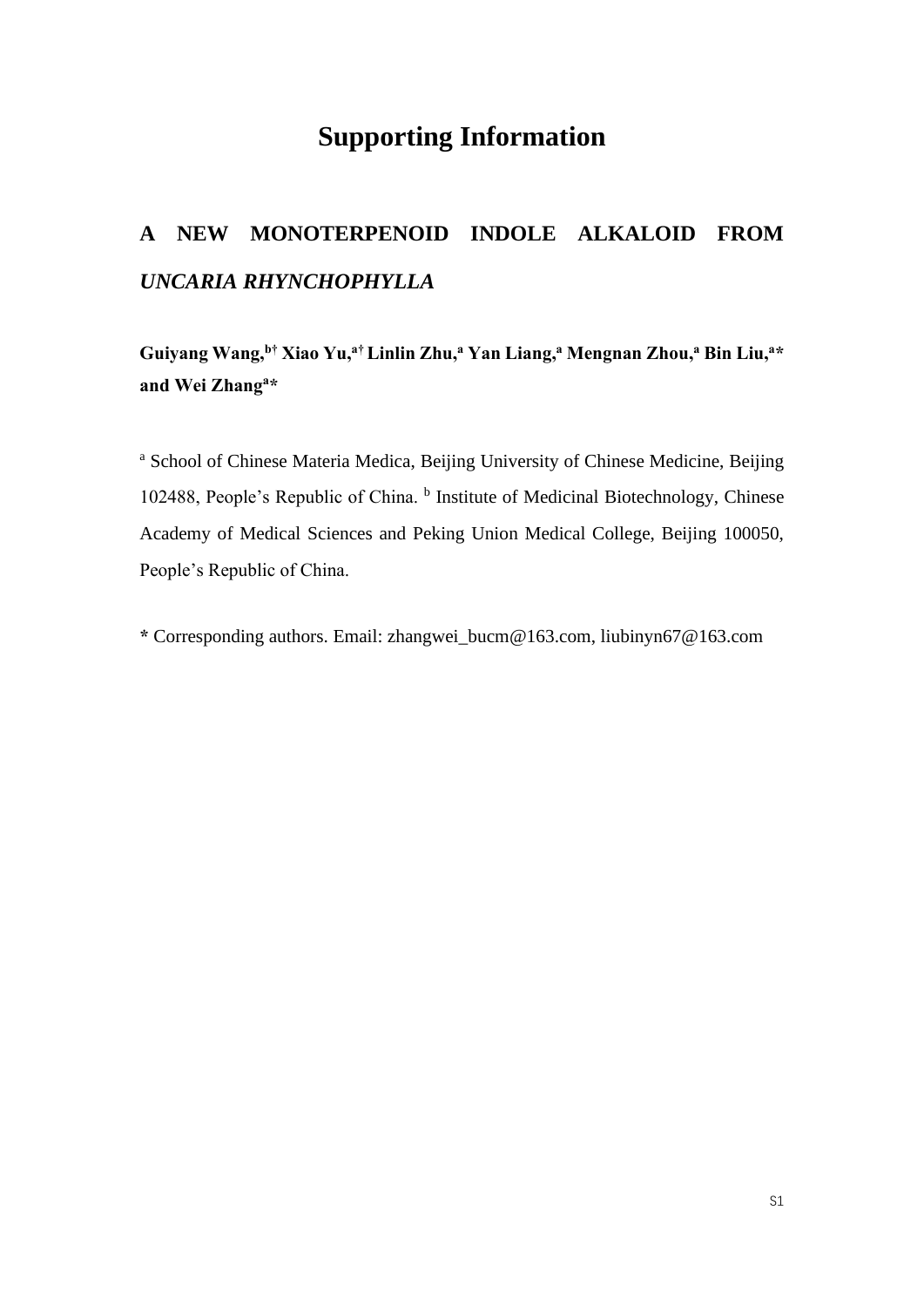| <b>Content</b>                                                                        | Pages          |
|---------------------------------------------------------------------------------------|----------------|
| <b>Extraction and isolation of 2-15</b>                                               | S <sub>3</sub> |
| The <sup>13</sup> C NMR calculation of 1                                              | S <sub>3</sub> |
| <b>Quantum chemical ECD calculation method of 1</b>                                   | S <sub>5</sub> |
| The anti-inflammatory activity assay of 1                                             | S <sub>6</sub> |
| Figure S5. UV spectrum of 1 (MeOH)                                                    | S7             |
| <b>Figure S6.</b> IR spectrum of 1 (KBr)                                              | S7             |
| Figure S7. HR-ESI mass spectrum of 1                                                  | S <sub>8</sub> |
| <b>Figure S8.</b> <sup>1</sup> H-NMR (700 MHz, CD <sub>3</sub> OD) spectrum of 1      | <b>S8</b>      |
| Figure S9. <sup>13</sup> C-NMR (175 MHz, CD <sub>3</sub> OD) spectrum of 1            | S <sub>9</sub> |
| Figure S10. ${}^{1}H$ <sup>1</sup> H COSY (700 MHz, CD <sub>3</sub> OD) spectrum of 1 | S <sub>9</sub> |
| Figure S11. HSQC $(700 \text{ MHz}, \text{CD}_3\text{OD})$ spectrum of 1              | S10            |
| Figure S12. HMBC (700 MHz, CD <sub>3</sub> OD) spectrum of 1                          | S10            |
| <b>Figure S13.</b> NOESY (700 MHz, $CD_3OD$ ) spectrum of 1                           | S11            |
| <b>Figure S14.</b> The chemical structure of ajmalicine and akuammigine               | S11            |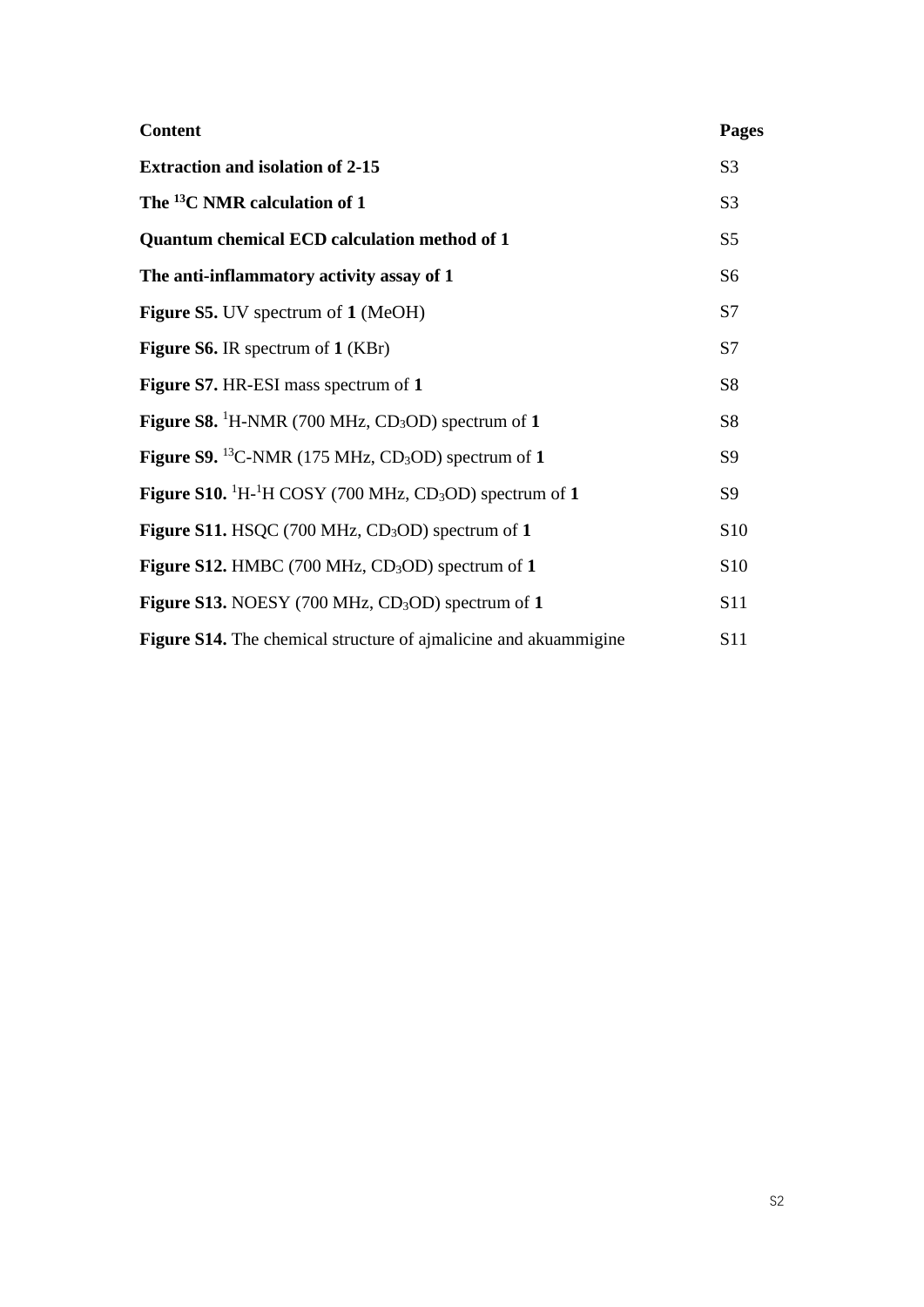**Extraction and isolation of 2-15** The alkaloid fraction was subjected to silica gel column chromatography (CH<sub>2</sub>Cl<sub>2</sub>-MeOH 100:0-0:100, v/v) to obtain four fractions. Fraction A (813.3 mg) was separated on Sephadex LH-20 using  $CH_2Cl_2$ -MeOH (1:1 v/v) to obtain two subfractions (A1-A2). Subfraction A1 (213.7 mg) was purified by HPLC on a C<sub>18</sub> column with 65% MeOH/H<sub>2</sub>O as mobile phase to provide 2 (27.6 mg) and 8 (17.2 mg). HPLC of subfraction A2 (145.4 mg) on a C<sub>18</sub> column with 80% MeOH/H2O as mobile phase gave **9** (1.5 mg) and **13** (1.2 mg). Fraction B (765.3 mg) was separated by the same procedure as fraction A to furnish two subfractions (B1-B2). Separation of subfraction B2 (154.8 mg) by HPLC on a C<sup>18</sup> column with 45% ACN/H2O gave **3** (0.8 mg), **4** (4.6 mg), **5** (4.1 mg) and **6** (1.5 mg). Fraction C (867.6 mg) was separated on Sephadex LH-20 using  $CH_2Cl_2$ -MeOH (1:1 v/v) to obtain two subfractions C1 and C2. Subtraction C2 (204.4) mg) was purified by semi-preparative HPLC (C<sup>18</sup> column with 50% ACN/H2O) to afford **1** (3.6 mg), **10** (40.0 mg), **11** (2.5 mg) and **12** (6.7 mg). Fraction D (976.7 mg) was separated by the same procedure as fraction C to furnish three subfractions (D1-D3). Separation of subfraction D2 (194.3 mg) by semi-preparative HPLC on a C18 column with 20% ACN/H2O gave **2** (3.5 mg), **14** (31.8 mg) and **15** (1.8 mg).

**The <sup>13</sup>C NMR calculation** The conformational analysis of two plausible diastereomers of **1** (*s*isomer and *r*-isomer) were performed in the SYBYL 8.1 program using MMFF94s molecular force field. All of the conformers were fully optimized by DFT at the B3LYP/6 31 G(d) level using Gaussian16 software. The <sup>13</sup>C NMR shielding constants of 1 ( $s$ -isomer and  $r$ -isomer) were computed using GIAO technique at the B3LYP/6 31 G (2d, p) level of theory in PCM solvent continuum model with CD<sub>3</sub>OD as a solvent.



**Figure S1.** DFT-calculated of two isomers (*s*-isomer and *r*-isomer) of 1, corresponding to the  $\alpha$ and  $\beta$ -orientations of H-20, respectively.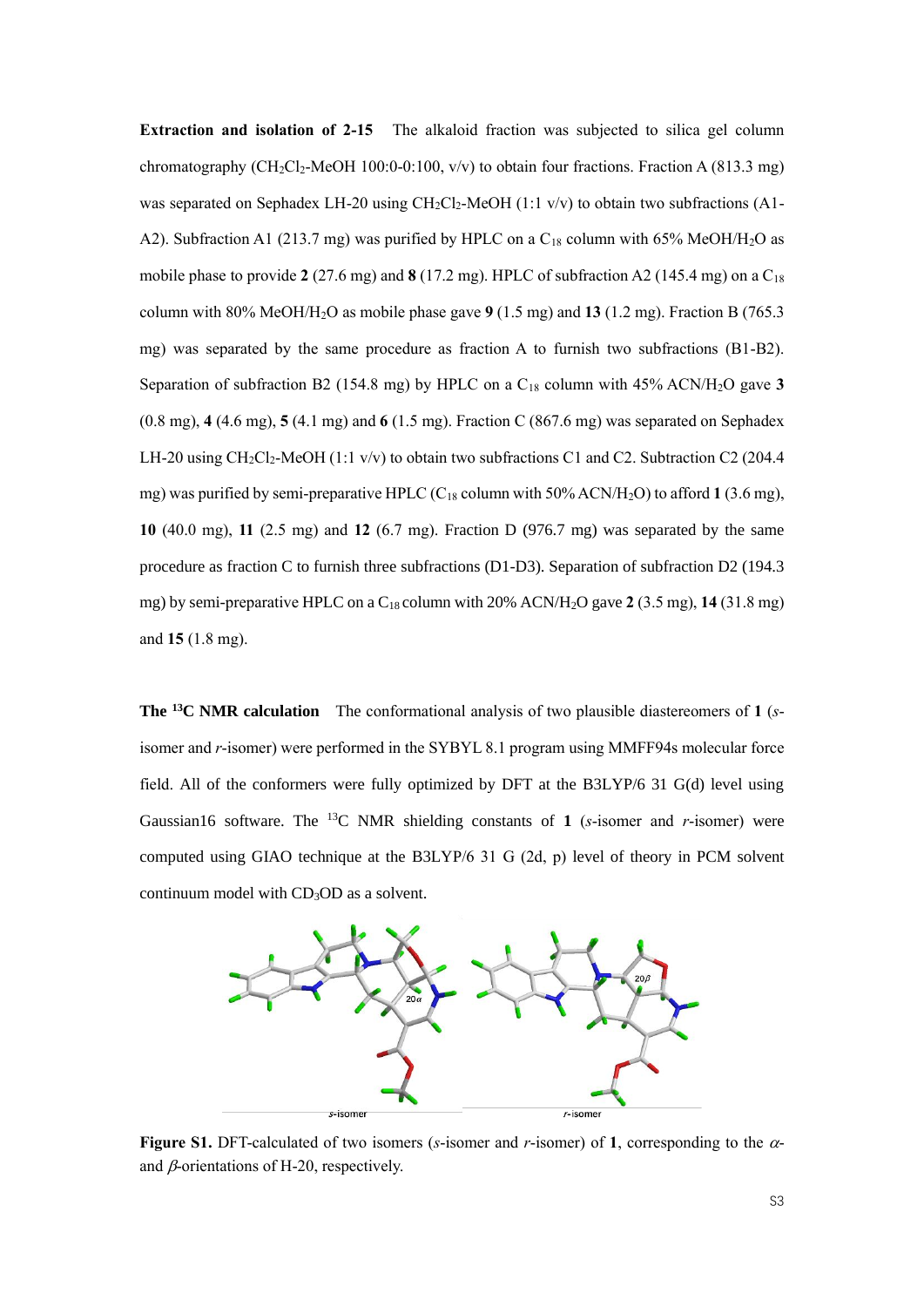

Figure S2. Comparison between calculated <sup>13</sup>C NMR chemical shifts and experimental observed shifts for **1** (*s*-isomer and *r*-isomer).



**Figure S3.** Regression analysis of experimental versus calculated <sup>13</sup>C NMR chemical shifts of **1** (*s*isomer and *r*-isomer)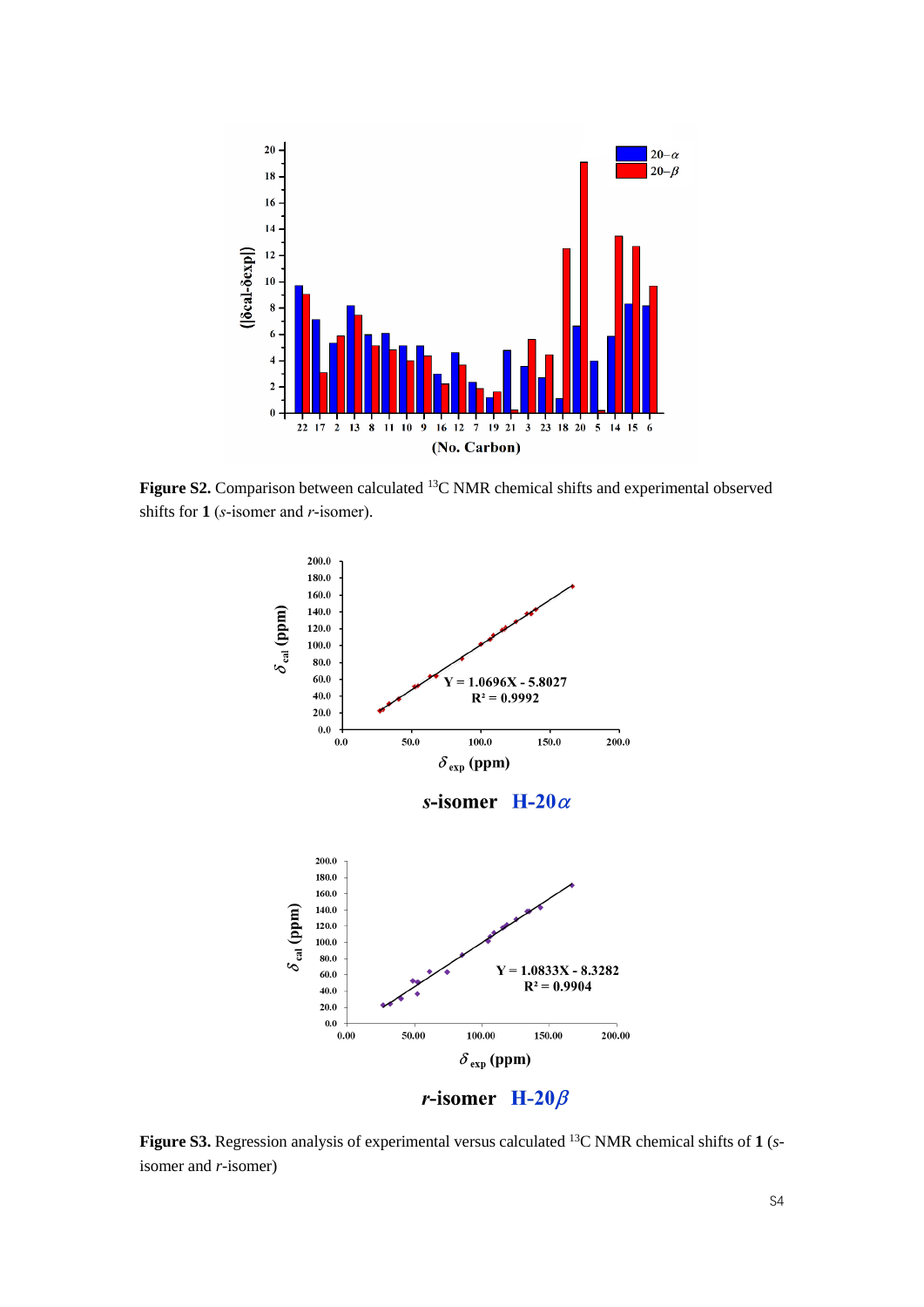| No.                                                                                   | $\delta$ exp | $\delta$ cal |           | $\delta$ scaled |           | corrected error<br>$(\Delta \delta)$ |           | $t$ distribution |           | Probability |           |
|---------------------------------------------------------------------------------------|--------------|--------------|-----------|-----------------|-----------|--------------------------------------|-----------|------------------|-----------|-------------|-----------|
|                                                                                       |              | $20\alpha$   | $20\beta$ | $20\alpha$      | $20\beta$ | $20\alpha$                           | $20\beta$ | $20\alpha$       | $20\beta$ | $20\alpha$  | $20\beta$ |
| 22                                                                                    | 170.5        | 166.2        | 166.6     | 160.8           | 161.4     | $-9.7$                               | $-9.1$    | 1.00             | 1.00      | 0.00        | 0.00      |
| 17                                                                                    | 143.0        | 139.5        | 143.2     | 135.9           | 139.9     | $-7.1$                               | $-3.1$    | 0.99             | 0.90      | 0.01        | 0.10      |
| $\sqrt{2}$                                                                            | 138.1        | 136.2        | 134.9     | 132.8           | 132.2     | $-5.3$                               | $-5.9$    | 0.98             | 0.99      | 0.02        | $0.01\,$  |
| 13                                                                                    | 138.1        | 133.1        | 133.2     | 129.9           | 130.6     | $-8.2$                               | $-7.5$    | 1.00             | 1.00      | 0.00        | 0.00      |
| $\,8\,$                                                                               | 128.4        | 125.1        | 125.2     | 122.4           | 123.3     | $-6.0$                               | $-5.1$    | 0.99             | 0.98      | 0.01        | 0.02      |
| 11                                                                                    | 121.7        | 117.9        | 118.3     | 115.6           | 116.9     | $-6.1$                               | $-4.8$    | 0.99             | 0.97      | 0.01        | 0.03      |
| $10\,$                                                                                | 119.7        | 116.7        | 117.0     | 114.6           | 115.7     | $-5.1$                               | $-4.0$    | 0.98             | 0.94      | 0.02        | 0.06      |
| $\overline{9}$                                                                        | 118.4        | 115.3        | 115.2     | 113.3           | 114.0     | $-5.1$                               | $-4.4$    | 0.98             | 0.96      | 0.02        | 0.04      |
| 16                                                                                    | 101.9        | 100.0        | 104.5     | 98.9            | 104.1     | $-3.0$                               | 2.2       | 0.89             | 0.82      | 0.11        | 0.18      |
| 12                                                                                    | 111.9        | 109.0        | 108.9     | 107.3           | 108.2     | $-4.6$                               | $-3.7$    | 0.96             | 0.93      | 0.04        | 0.07      |
| $\tau$                                                                                | 107.4        | 106.5        | 106.0     | 105.0           | 105.5     | $-2.4$                               | $-1.9$    | 0.84             | 0.78      | 0.16        | 0.22      |
| 19                                                                                    | 84.8         | 86.2         | 85.3      | 86.0            | 86.4      | 1.2                                  | 1.6       | 0.69             | 0.75      | 0.31        | 0.25      |
| 21                                                                                    | 63.8         | 67.5         | 61.1      | 68.6            | 64.1      | 4.8                                  | 0.3       | 0.97             | 0.54      | 0.03        | 0.46      |
| 3                                                                                     | 50.8         | 52.4         | 52.8      | 54.4            | 56.4      | 3.6                                  | 5.6       | 0.93             | 0.98      | 0.07        | 0.02      |
| 23                                                                                    | 51.3         | 52.0         | 52.1      | 54.0            | 55.8      | 2.7                                  | 4.5       | 0.87             | 0.96      | 0.13        | 0.04      |
| 18                                                                                    | 63.4         | 63.2         | 73.9      | 64.5            | 75.9      | 1.1                                  | 12.5      | 0.68             | 1.00      | 0.32        | 0.00      |
| 20                                                                                    | 36.7         | 40.5         | 52.1      | 43.3            | 55.8      | 6.6                                  | 19.1      | 0.99             | 1.00      | 0.01        | 0.00      |
| 5                                                                                     | 52.4         | 54.5         | 48.7      | 56.4            | 52.6      | 4.0                                  | 0.2       | 0.94             | 0.54      | 0.06        | 0.46      |
| 14                                                                                    | 31.1         | 33.7         | $40.0\,$  | 37.0            | 44.6      | 5.9                                  | 13.5      | 0.99             | 1.00      | 0.01        | 0.00      |
| 15                                                                                    | 24.3         | 29.1         | 31.7      | 32.6            | 37.0      | 8.3                                  | 12.7      | 1.00             | 1.00      | 0.00        | 0.00      |
| 6                                                                                     | 22.6         | 27.1         | 26.6      | 30.8            | 32.3      | 8.2                                  | 9.7       | 1.00             | 1.00      | 0.00        | 0.00      |
| $7.55\times10^{\text{-}36}$<br><b>Product of probabilties</b><br>$9.40\times10^{-43}$ |              |              |           |                 |           |                                      |           |                  |           |             |           |
| 99.99<br>Bayes's theorem probability (%)<br>0.01                                      |              |              |           |                 |           |                                      |           |                  |           |             |           |

**Table S1.** Experimental and calculated <sup>13</sup>C NMR data of **1** (*s*-isomer and *r*-isomer) ( $\delta$  in ppm)

**Calculation of ECD Spectra** The conformational analysis of **1** was performed in Sybyl 8.0 program by using MMFF94s molecular mechanic force field. All of the obtained conformers were further optimized at B3LYP/6-31+G(d) level in Gaussian 16 package, followed by the CD calculation of each single conformer by means of TDDFT methods at B3LYP/6-31+G(d) level. The overall calculated CD curves were obtained by means of Boltzmann weighting of single CD data (with a half-bandwidth of 0.3 eV). The calculated ECD spectra of **1** was subsequently compared with the experimental ones. The ECD spectra were produced by SpecDis 1.60 software.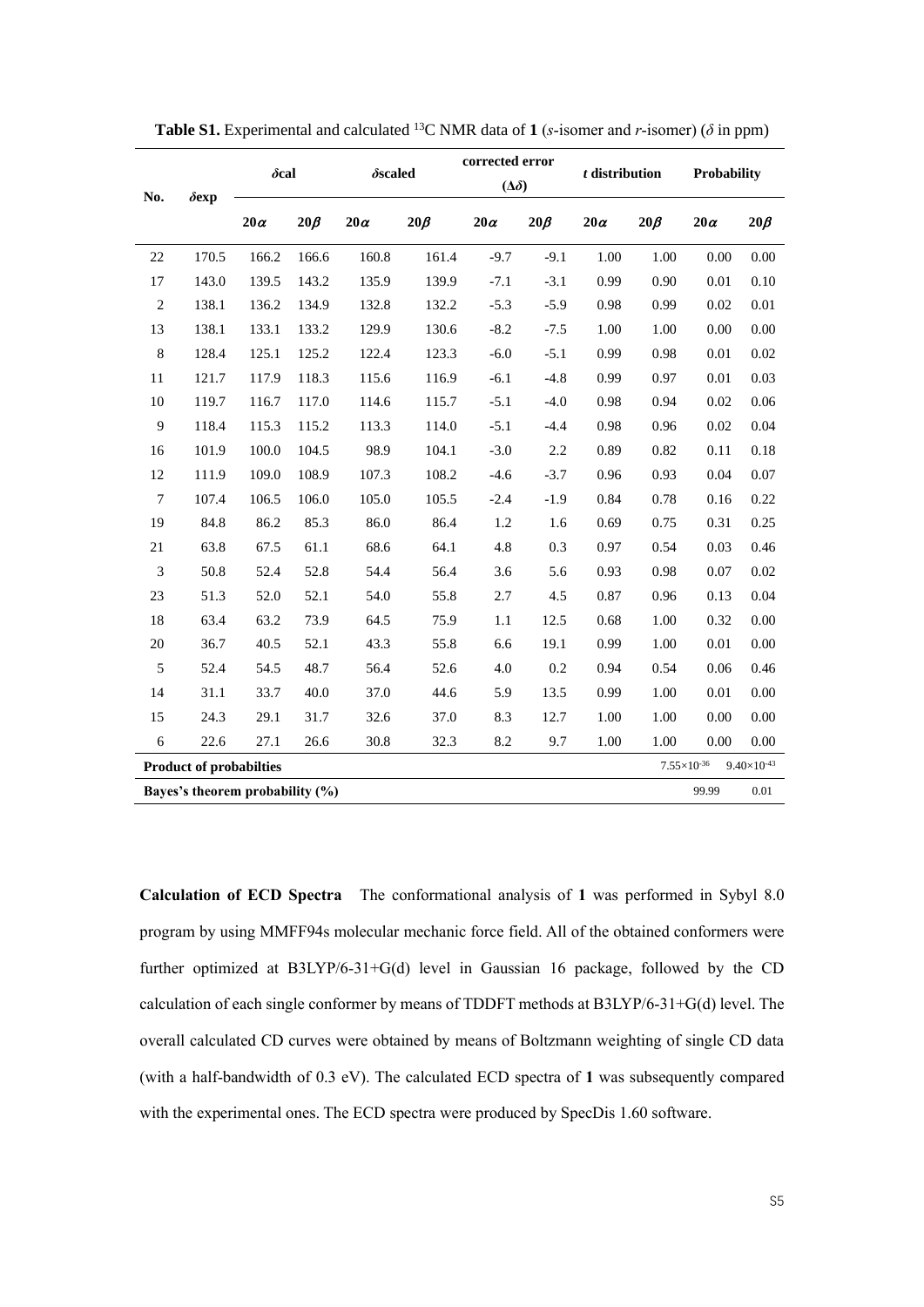**The anti-inflammatory activity assay** The inhibitory activity of the compound **1** toward NO production by RAW 264.7 cells was determined using Griess reagent. RAW 264.7 cells (ATCC) were maintained in Dulbecco's modified Eagle's medium (DMEM) supplemented with 10% heatinactivated fetal calf serum (FBS) in a humidified 5%  $CO<sub>2</sub>$ , 95% air atmosphere at 37 °C. RAW 264.7 cells were seeded in 96-well plates at  $5 \times 10^4$  cells/well for NO production. The plates were pre-treated with **1** for 60 min and then incubated for 24 h with or without 1 µg/mL of LPS (Sigma, U.S.A.). The nitrite concentration in the culture supernatant was measured by the Griess reaction. An amount of 100 µL of each culture supernatant was mixed with the same volume of Griess reagent (1% sulfanilamide in 5% phosphoric acid, and 0.1% naphthylethyl-enediamine dihydrocholoride in water) and the absorbance of the mixture at 550 nm was measured using a microplate reader. Cell viability was measured by MTT assay (Sigma-Aldrich). The absorbance at 540 nm was read using a micro-plate reader (POLAR star). In this experiment, based on the establishment of a cell model of LPS damage, the release of NO from RAW 264.7 cells was detected. Indomethacin (200 μM) was used as a positive control. As shown in Figure S1, compound **1** could inhibit the NO production induced by LPS.



**Figure S4.** Effect of uncanidine A (**1**) on the NO production in LPS-activated RAW 264.7 cells.

Due to the high strained fused ring in the structure, this compound was unstable during isolation and purification, which may affect the results of bioassay. More analogues of compound **1** need to be discovered and their bioactivities need to be evaluated deeply and comprehensively in the further study.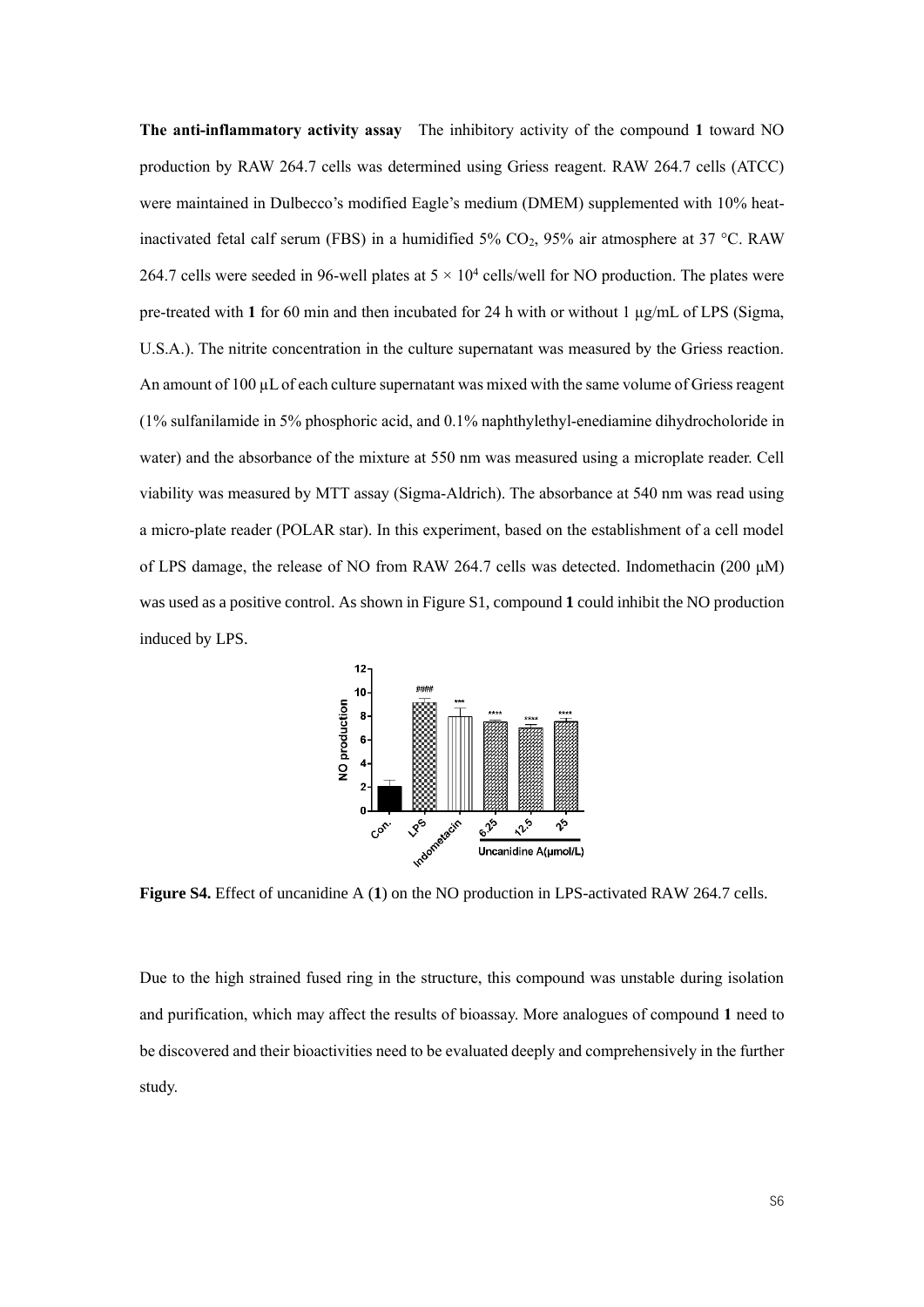

**Figure S5.** UV spectrum of **1** (MeOH)



**Figure S6.** IR spectrum of **1** (KBr)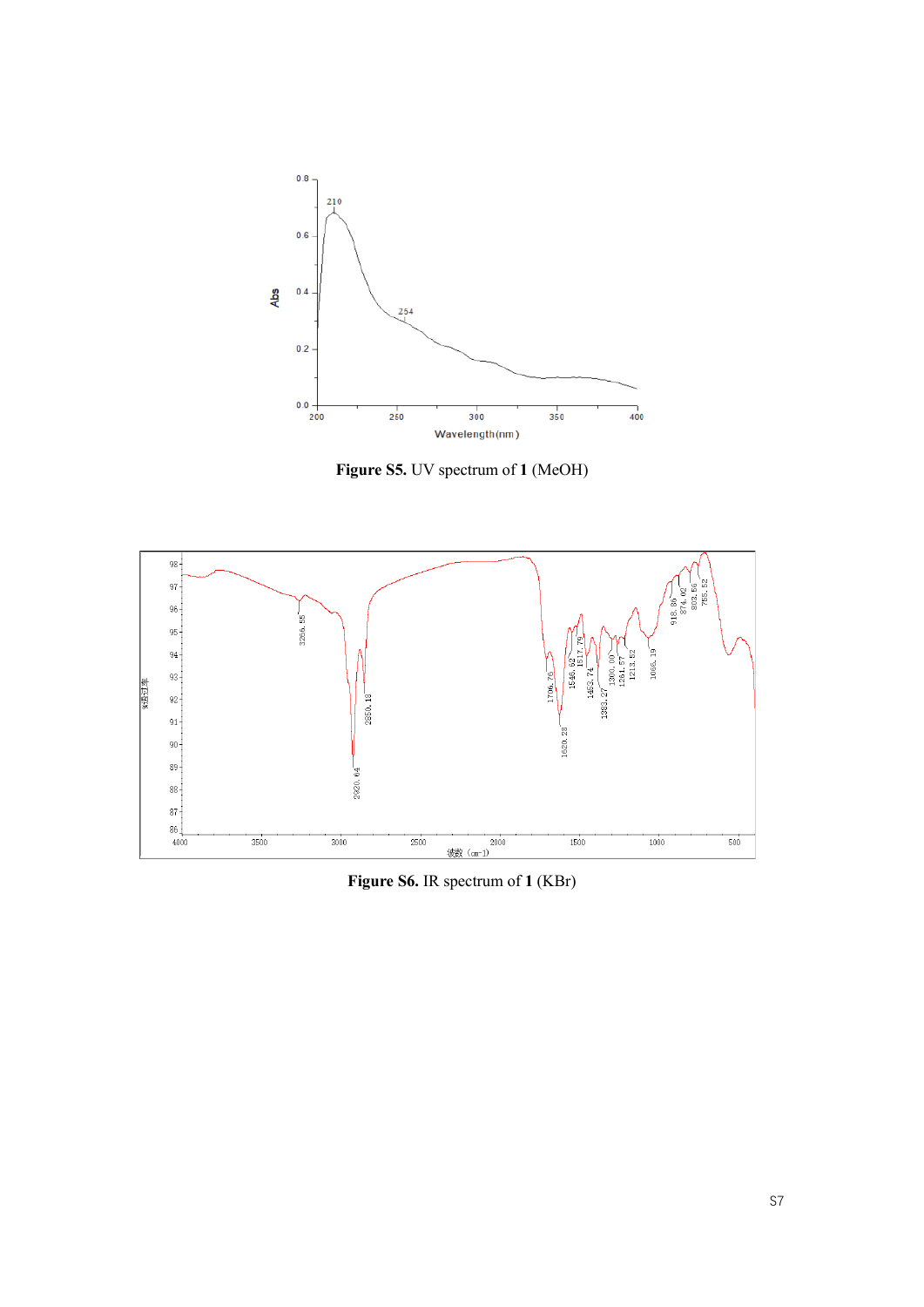

**Figure S7.** HR-ESI-MS spectrum of **1**



Figure S8.<sup>1</sup>H NMR spectrum of 1 (CD<sub>3</sub>OD, 700 MHz)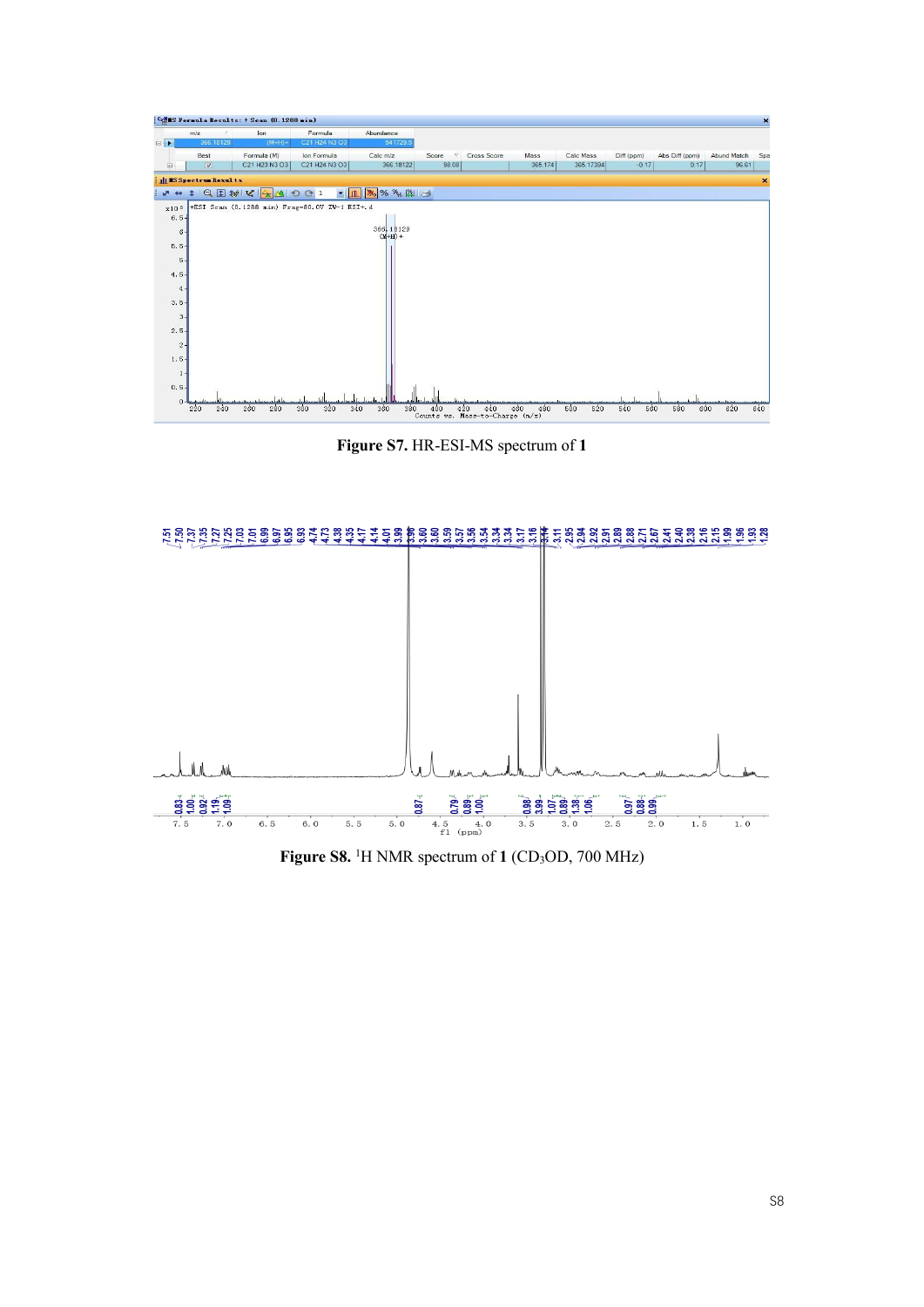

**Figure S9.** <sup>13</sup>C NMR spectrum of 1 (CD<sub>3</sub>OD, 175 MHz)



Figure S10. <sup>1</sup>H-<sup>1</sup>H-COSY spectrum of 1 (CD<sub>3</sub>OD)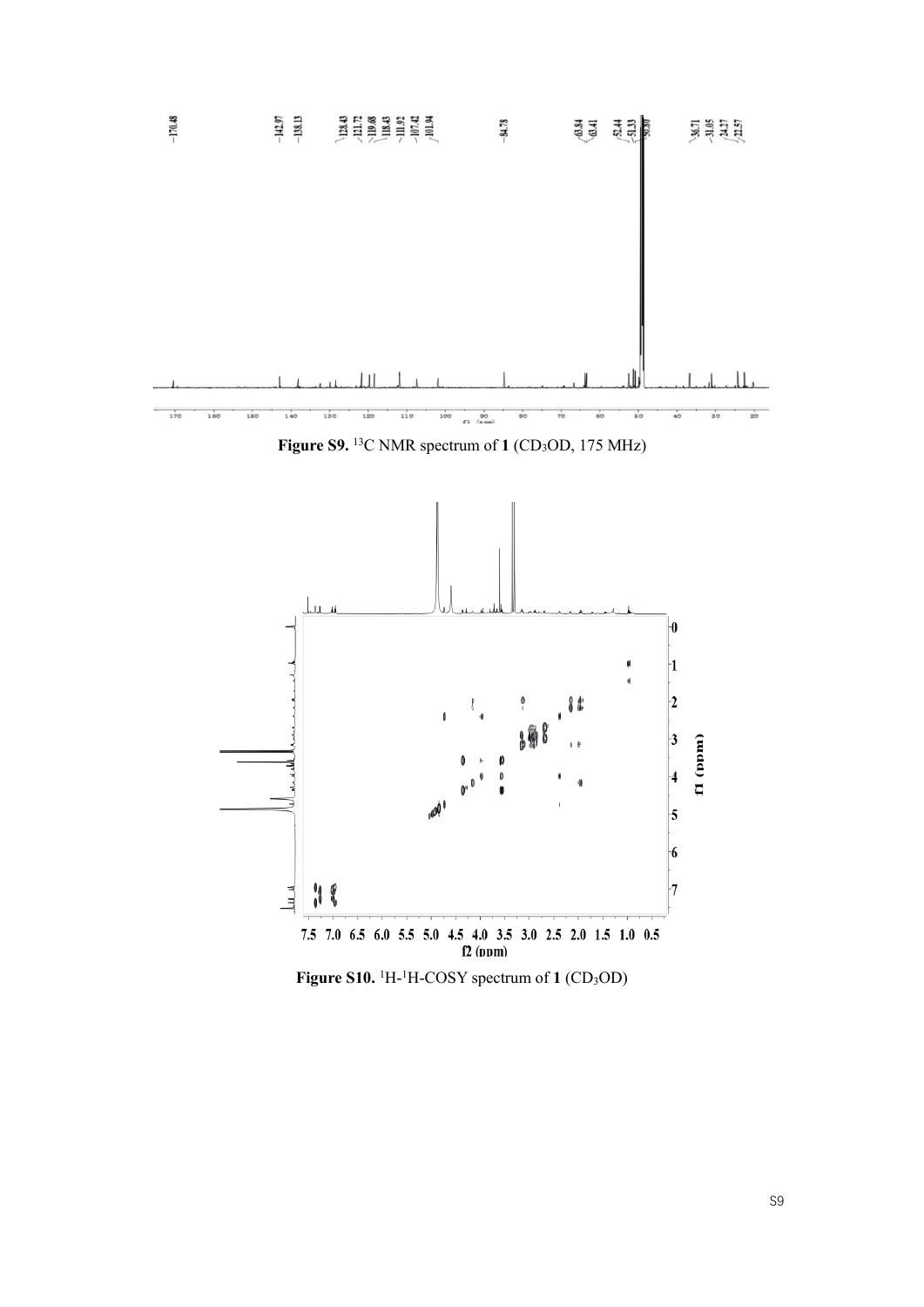

Figure S12. HMBC spectrum of 1 (CD<sub>3</sub>OD)